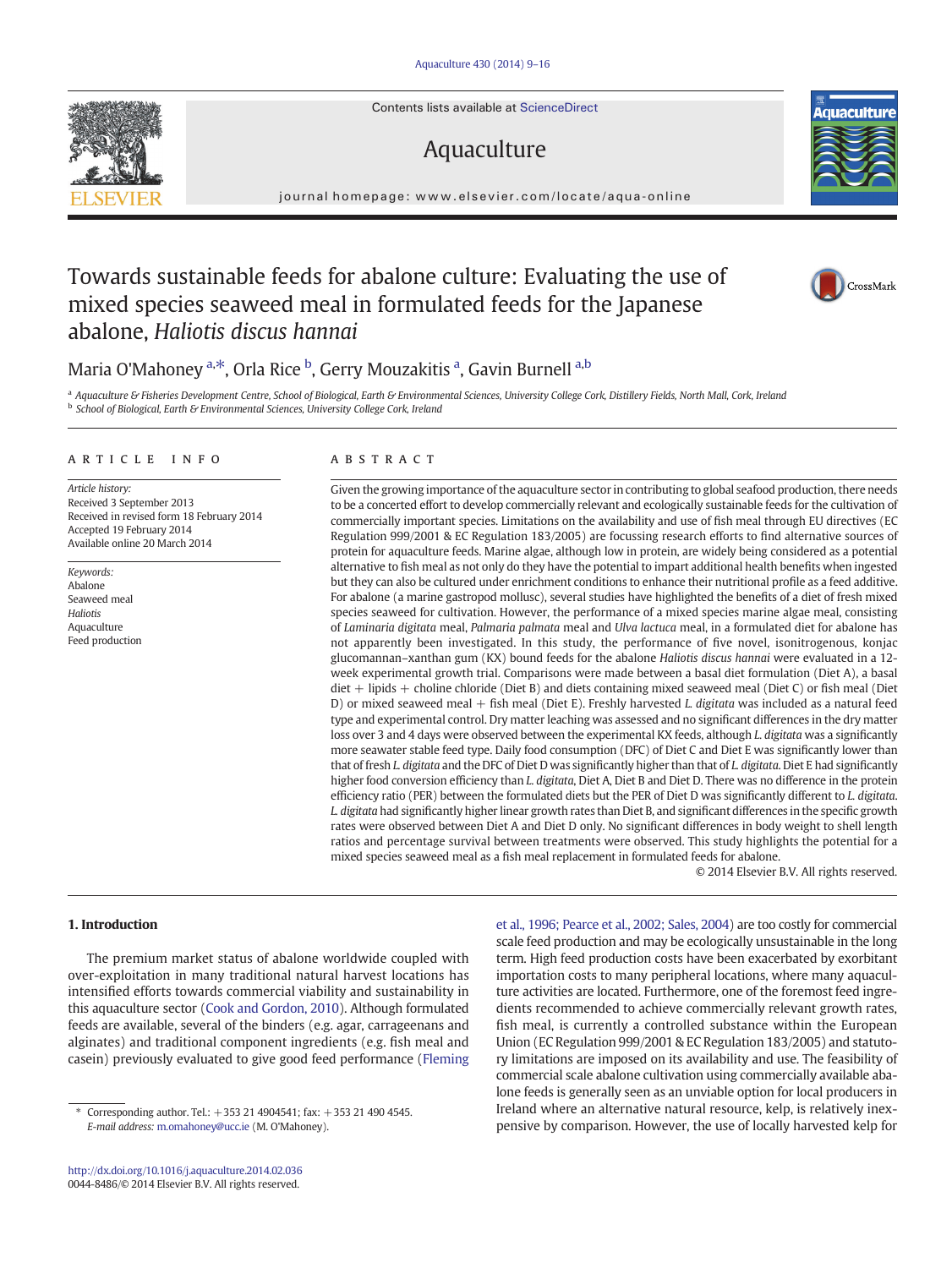commercial scale abalone culture in Ireland continues to put pressure on these natural marine habitats. Overharvesting of the kelp beds in these areas leads to a loss in biodiversity and the time to regenerate, even under sustainable harvesting regimes, can result in slow recovery rates ([Kelly, 2005; Werner and Kraan, 2004](#page-7-0)).

The commercial production of abalone in Ireland is an ideal target industry for the development of artificial feeds for all life history stages because the grow-out technology in Ireland is entirely landbased. This contrasts with other regions, such as South Africa and Australia, where ranching is permitted. The fact that commercial scale production of abalone can be maintained through the use of kelp as the sole feed option has resulted in some research efforts to develop an artificial feed that resembles this natural resource. Such a feed would not only encompass sufficient nutritional components to support growth and sustain survival, with a feed conversion ratio (FCR) of commercial interest, but would also represent a move towards an ecologically sustainable feed with minimal potential impacts on the local environment. The feed would also provide a consistent product for abalone cultivation since the quality and nutritional composition of wild seaweed varies seasonally ([Haug and Jensen, 1954](#page-7-0)). Previous studies have found that growth of the perlemoen abalone, Haliotis midae, was maximised on a mixed natural diet of Gracilaria gracilis, Ulva lactuca, and kelp (Ecklonia maxima) ([Naidoo et al.,](#page-7-0) [2006](#page-7-0)) and a study conducted by The California State University and the Monterey Abalone company has shown that 25% greater growth rates of red abalone, Haliotis rufescens, have been achieved with 5% dietary supplementation of three red algae species, Gracilariopsis andersonii, Palmaria mollis, and Chondracanthus corymbiferus, in a fresh kelp diet ([Frazer, 2009](#page-6-0); Personal communication Prof. Michael Graham, California State University). [Zhanhui et al. \(2010\)](#page-7-0) achieved increased growth in shell length and improved feed conversion efficiency in cultured Haliotis discus hannai fed a mixed diet of fresh kelp, Laminaria japonica, and the red algae Gracilaria lemaneiformis. However, the use of mixed algae in meal form in a formulated diet has not been reported in the literature.

The hydrocolloid binder complex, konjac glucomannan–xanthan gum (KX) has previously been used in other areas but its use in the production of aquaculture feeds is relatively new [\(O'Mahoney et al., 2011\)](#page-7-0). KX gels have been produced at total polysaccharide levels of only 0.02%, which is the lowest gelling concentration observed for a carbohydrate system ([Dea, 1993\)](#page-6-0). They are relatively inexpensive to produce and production can be scaled to suit small-scale systems. The KX gelling system forms strong cohesive gels which physically entrap the feed particles in the gel network. Any interactions between the gel network and the components contained within the feed would result in the compromised formation of this network and therefore the evaluation of dry matter leaching from the experimental feeds is an important consideration for feed development. A previous study has indicated that formulated feeds produced using the KX binder configuration of seawater (SW) 2% KX; 1:1 were particularly suitable for further formulated feed development for the abalone H. discus hannai [\(O'Mahoney](#page-7-0) [et al., 2011](#page-7-0)).

The nutritional requirements of abalone in culture have been well studied. Diet composition, based on a comprehensive review of the literature, aimed to achieve a target protein concentration of 35% as this approximate value has been recommended for H. discus hannai [\(Mai et al., 1995a\)](#page-7-0) and H. midae [\(Sales et al., 2003](#page-7-0)). Target protein concentrations were achieved through the use of several feed ingredients; soy protein isolate (89% P), derived from soybean, which is an ingredient that is both highly digestible ([Sales and Britz, 2002, 2003\)](#page-7-0) and produces high growth rates ([Uki et al., 1985\)](#page-7-0), Laminaria digitata meal for improved feed palatability and attractant properties, a mixed seaweed meal [consisting of L. digitata meal (12.56% P), Palmaria palmata meal  $(18.77\% \text{ P})$  and U. lactuca meal  $(7.35\% \text{ P})$  in the ratio of 1:1:1] and low temperature processed fishmeal which has been shown to result in improved feed attraction, palatability and growth rates ([Britz, 1996a;](#page-6-0) [Uki et al., 1986a; Viana et al., 1996](#page-6-0)). The diets were supplemented with choline chloride, a water-soluble vitamin  $(B_4)$  ([Hertrampf and](#page-7-0) [Piedad-Pascual, 2000](#page-7-0)) which is involved in a number of key physiological processes [\(Zeisel, 1992](#page-7-0)) and has been supplemented in formulated diets for abalone in several growth studies ([Britz, 1996a, 1996b;](#page-6-0) [Durazo-Beltran et al., 2004; Garcia-Esquivel and Felbeck, 2006;](#page-6-0) [Garcia-Esquivel et al., 2007; Gomez-Montes et al., 2003; Mai et al.,](#page-6-0) [1995a, 1995b; Tan and Mai, 2001; Tan et al., 2001; Zhu et al., 2002](#page-6-0)). The main aim of this study was to evaluate a mixed species seaweed meal in a composite diet formulation for H. discus hannai when used alone or in combination with fish meal. In order to contextualise the impact of the component feed ingredients on the KX-binder matrix, a dry matter leaching experiment was conducted at the end of the experiment.

#### 2. Materials and methods

The formulation for the basal abalone diet and the methodologies for feed preparation, the experimental culture system and experimental design have been previously described in [O'Mahoney \(2009\)](#page-7-0) and [O'Mahoney et al. \(2011\)](#page-7-0). In brief, the pre-mixed dry ingredients and lipids were added to a hot, viscous konjac glucomannan–xanthan gum solution and mixed to a uniform consistency for 3 min. The hot feed was poured into a rigid food storage container, covered with a lid, cooled rapidly and refrigerated overnight. On the following day the feed was sliced into strips and air-dried in a drying room equipped with a convector heater and dehumidifiers for 24–30 h (average temperature 30 °C, average relative humidity 28%). All air-dried feeds were stored in air-tight containers.

# 2.1. Experimental diets

The following five pre-commercial experimental feeds were assessed in this study:

#### Basal abalone diet (Diet A)

Basal diet  $+$  lipids  $+$  choline chloride (Diet B)

Basal diet  $+$  mixed seaweed meal  $+$  lipids  $+$  choline chloride (Diet C)

Basal diet  $+$  low temperature fish meal  $+$  lipids  $+$  choline chloride (Diet D)

Basal diet  $+$  mixed seaweed meal  $+$  low temperature fish meal + lipids + choline chloride (Diet E).

Soy protein isolate was obtained from The Solae Company (Leper, Belgium), L. digitata meal was obtained from Arramara Teoranta (Co. Galway, Ireland), P. palmata meal and U. lactuca meal were obtained from Seaweed Ireland (Beara, Ireland), choline chloride was obtained from Sigma (Dorset, U.K.), low temperature fish meal and fish oil were obtained from United Fish Industries (Donegal, Ireland, fish meal licence no. FM26/08), limestone flour was obtained from Ballyellen Limestone Flour Works (Kilkenny, Ireland), and vitamins and minerals were obtained from Inform Nutrition (Cork, Ireland). The composition of the experimental feeds is outlined in [Table 1.](#page-2-0)

Proximate analyses were conducted on all experimental diets and a sample of fresh *L. digitata* which was harvested during the experiment. Moisture content was determined by drying the samples in a drying oven at 105 ºC overnight. Total lipid content was determined by the Rafatec method. Total nitrogen was calculated using the Kjeldahl method according to standard AOAC procedure [\(A.O.A.C., 1990\)](#page-6-0) and multiplied by a factor, 6.25, assuming that 16% of total nitrogen in this feed type is digestible. Ash was determined by incinerating a sample free from organic matter (organic matter burned off by Bunsen burner) at 550 ºC for 8 h. Total carbohydrates were estimated by subtraction. Values obtained for protein, carbohydrate, fat and ash were converted to % dry matter in order to calculate energy values for the diets. The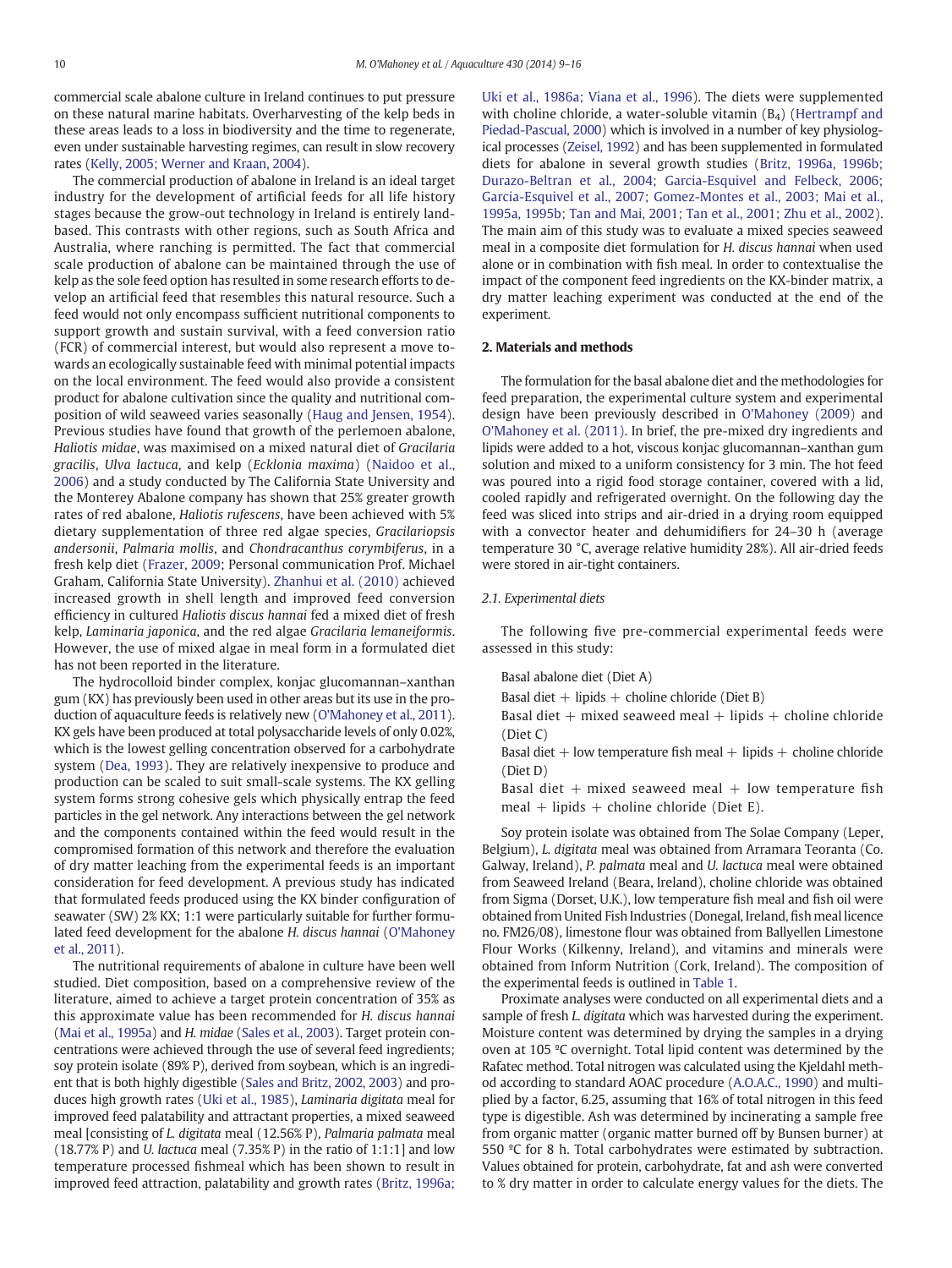<span id="page-2-0"></span>

|--|

**Table 1**<br>Ingredient composition (g dry matter kg<sup>−1</sup>), proximate composition (g kg<sup>−1</sup>) and energy (kJ g<sup>−1</sup>) and cumulative dry matter leaching (g kg<sup>−1</sup>; mean ± S.E.; n = 3) of the experimental feeds.

|                                             |                                      | Diet A<br>(abalone base) | Diet B<br>(lipid; choline<br>chloride) | Diet C<br>(mixed weed,<br>lipid & choline<br>chloride) | Diet D<br>(LT FM; lipid;<br>choline chloride) | Diet E<br>(LT FM; mixed<br>weed; lipid;<br>choline chloride) | Laminaria<br>digitata        |
|---------------------------------------------|--------------------------------------|--------------------------|----------------------------------------|--------------------------------------------------------|-----------------------------------------------|--------------------------------------------------------------|------------------------------|
| Ingredient composition                      | KX binder: SW 2% KX; 1:1             | 174.7                    | 176.5                                  | 172.7                                                  | 159.6                                         | 157.3                                                        |                              |
| (g dry matter $kg^{-1}$ )                   | Soy protein isolate <sup>1</sup>     | 352.9                    | 353.6                                  | 347.6                                                  | 202.3                                         | 200.00                                                       |                              |
|                                             | Laminaria digitata meal <sup>2</sup> | 319.7                    | 320.3                                  | 103.9                                                  | 206.7                                         | 67.8                                                         | $\qquad \qquad =$            |
|                                             | Palmaria palmata meal <sup>3</sup>   | $\overline{\phantom{0}}$ | Ξ.                                     | 117.5                                                  | -                                             | 76.6                                                         | $\qquad \qquad =$            |
|                                             | Ulva lactuca meal <sup>4</sup>       | $\overline{\phantom{0}}$ | Ξ.                                     | 111.5                                                  | $\overline{\phantom{0}}$                      | 72.8                                                         | $\qquad \qquad -$            |
|                                             | LT fish meal $5$                     |                          | $-$                                    | -                                                      | 203.6                                         | 200.3                                                        |                              |
|                                             | Limestone flour                      | 107.2                    | 59.3                                   | 58.3                                                   | 140.0                                         | 138.4                                                        | $\overline{\phantom{0}}$     |
|                                             | Vitamins <sup>a</sup>                | 14.9                     | 14.9                                   | 14.7                                                   | 14.1                                          | 13.9                                                         |                              |
|                                             | Mineralsb                            | 30.6                     | 30.6                                   | 30.1                                                   | 29.0                                          | 28.6                                                         | $\qquad \qquad -$            |
|                                             | Choline chloride                     | ۰                        | 9.8                                    | 9.6                                                    | 10.0                                          | 9.9                                                          | $\overline{\phantom{0}}$     |
|                                             | Fish oil                             |                          | 17.3                                   | 17.0                                                   | 17.4                                          | 17.2                                                         | $\qquad \qquad -$            |
|                                             | Corn oil                             |                          | 17.6                                   | 17.3                                                   | 17.4                                          | 17.2                                                         |                              |
| Proximate composition                       | Protein <sup>c</sup>                 | 378.8                    | 387.8                                  | 380.8                                                  | 368.7                                         | 377.2                                                        | 108.2                        |
| & energy values                             | Ash <sup>c</sup>                     | 326.9                    | 315.6                                  | 283.5                                                  | 382.4                                         | 357.2                                                        | 226.7                        |
|                                             | Carbohydrate <sup>c</sup>            | 283.5                    | 259.0                                  | 300.1                                                  | 198.2                                         | 216.2                                                        | 627.9                        |
|                                             | Fact <sup>c</sup>                    | 10.9                     | 37.5                                   | 35.6                                                   | 50.8                                          | 49.4                                                         | 37.6                         |
|                                             | Energy <sup>d</sup>                  | 11.50                    | 12.24                                  | 12.74                                                  | 11.40                                         | 11.80                                                        | 13.74                        |
| Cumulative dry matter                       | Day 3                                | $240.6 \pm 7.5^x$        | $240.6 \pm 7.5^x$                      | $240.6 \pm 7.51$ <sup>x</sup>                          | $240.6 \pm 7.5^x$                             | $240.6 \pm 7.5^x$                                            | $42.5 \pm 55.2^y$            |
| leaching (g $kg^{-1}$ ;<br>mean $\pm$ S.E.) | Day 4                                | $268.7 \pm 9.0^x$        | $268.7 \pm 9.0^x$                      | $268.7 \pm 9.0^x$                                      | $268.7 \pm 9.0^x$                             | $268.7 \pm 9.0^x$                                            | $87.0 \pm 61.8$ <sup>y</sup> |

SW, seawater; KX, konjac glucomannan–xanthan gum; LT FM, low temperature fish meal.

<sup>1</sup>Protein 888.52 g kg<sup>-1</sup> of dry matter; carbohydrate 61.35 g kg<sup>-1</sup> of dry matter; fat 6.85 g kg<sup>-1</sup> of dry matter; ash 43.28 g kg<sup>-1</sup> of dry matter.

 $^{2}$ Protein 125.56 g kg $^{-1}$  of dry matter; carbohydrate 524.13 g kg $^{-1}$  of dry matter; fat 5.6 g kg $^{-1}$  of dry matter; ash 344.71 g kg $^{-1}$  of dry matter.

 $\rm ^3$ Protein 187.7 g kg $^{-1}$  of dry matter; carbohydrate 569.34 g kg $^{-1}$  of dry matter; fat 6.26 g kg $^{-1}$  of dry matter; ash 236.70 g kg $^{-1}$  of dry matter.<br><sup>4</sup>Protein 73.55 g kg $^{-1}$  of dry matter; carbohydrate 562.02

a Vitamin premix composition per kg of experimental feed [\(Mai et al., 1995b](#page-7-0)): thiamine HCl 120 mg; riboflavin 100 mg; folic acid 30 mg; PABA 400 mg; pyridoxine HCl 40 mg; niacin 800 mg; Ca pantothenate 200 mg; inositol 4000 mg; ascorbic acid 4000 mg; biotin 12 mg; vitamin E 450 mg; menadione 80 mg; vitamin B<sub>12</sub> 0.18 mg; vitamin A 100,000 IU; vitamin D 2000 IU; ethoxyquin 400 mg.

 $^{\rm b}$ Mineral premix per kg of experimental feed [\(Mai et al., 1995b; Tan et al., 2001\)](#page-7-0): NaCl 0.4 g; MgSO<sub>4</sub>·7H<sub>2</sub>O 6.0 g; NaH<sub>2</sub>PO<sub>4</sub>·2H<sub>2</sub>O 10.0 g; KH<sub>2</sub>PO<sub>4</sub>·20 g; Ca(H<sub>2</sub>PO<sub>4</sub>)<sub>2</sub>·H<sub>2</sub>O 8.0 g; Ferric citrate 1.0 g; ZnSO<sub>4</sub>·7H<sub>2</sub>O 141.2 mg; MnSO<sub>4</sub>·2H<sub>2</sub>O 64.8 mg; CuSO<sub>4</sub>·5H<sub>2</sub>O 12.4 mg; CoCl<sub>2</sub>·6H<sub>2</sub>O 0.4 mg; KlO<sub>3</sub> 1.2 mg; Na<sub>2</sub>SeO<sub>3</sub> 0.4 mg.

 $\text{°Values given as g kg}^{-1}$  of dry matter.

<sup>d</sup>Energy values in kJ g<sup>−1</sup> .

xyLetters indicate the results of the Tukey HSD. Values in the same row that do share common superscript parameters were significantly different from each other (P < 0.05). Experimental parameters over the duration of the dry matter leaching experiment were: temperature (°C) =  $11.25 \pm 0.302$ ; pH =  $8.19 \pm 0.006$ ; O<sub>2</sub> (mg L<sup>-1</sup>) =  $9.74 \pm 0.132$ .

energy value of the feeds was calculated from the proximate composition using the equation ([A.O.A.C., 1990\)](#page-6-0):

 $Energy(kJ/g) = [4(Protein) + 9(Lipid) + 4(Carbohydrate)] * 4.186/100.$ 

Proximate composition and energy composition of the feed treatments are shown in Table 1.

# 2.2. Experimental parameters

Seawater was monitored weekly using a Palintest® photometer to measure levels of ammonia (0.43  $\pm$  0.087 mg L<sup>-1</sup> N), nitrite (0.18  $\pm$ 0.162 mg L<sup>-1</sup> N), nitrate (0.79  $\pm$  0.045 mg L<sup>-1</sup> N), pH (8.23  $\pm$  0.004) and alkalinity (190.73  $\pm$  16.59 mg L<sup>−1</sup>). Salinity averaged at 35.8  $\pm$ 0.100 g L<sup> $-1$ </sup> over the duration of the study. Seawater temperature and dissolved oxygen averaged at  $14.59 \pm 0.527$  °C and approximately  $9.7\pm0.152$  mg L $^{-1}$ , respectively, over the duration of the study.

## 2.3. Experimental design

Hatchery produced H. discus hannai [20–30 mm shell length], which were reared on *L. digitata*, were collected from Brandon Bay Seafoods, County Kerry Ireland in August 2008 and transported to the Aquaculture and Fisheries Development Centre, University College Cork (AFDC, UCC) in large, cable-tied plastic bags that were dampened internally with seawater and pumped with oxygen to reduce gill desiccation and aerobic stress [\(Sales and Britz, 2001](#page-7-0)). Abalone were maintained on a ration of L. digitata at the AFDC for 25 days to acclimate to the change in conditions. After the 25-day acclimation period, the H. discus hannai were starved for 7 days prior to the initiation of the experiment. Individuals were drained of excess surface moisture prior to measuring for individual shell length  $(\pm 0.1 \text{ mm})$  and weight  $(±0.01 g)$  and randomly divided between 18 experimental tanks  $(n = 15$  tank<sup>-1</sup>). The initial stocking parameters of each tank were 24.53  $\pm$  0.140 mm shell length and 2.28  $\pm$  0.041 g live weight (mean  $\pm$  S.E.).

This study was conducted over 12 weeks and consisted of six experimental treatments of which 5 feeds were novel formulated feeds. The control treatment was fed locally harvested L. digitata. Kelp was chosen as the experimental control because this is the predominant feed type currently used in commercial abalone culture in Ireland. Three replicates of each feed treatment were conducted. The experimental set-up allowed interchanges of tank position at each feeding interval for a completely randomised experimental design.

#### 2.4. Feeding, consumption and growth

Feed replenishment was conducted every three to four days and abalone were fed ad libitum. Dry matter conversion factors for the artificial feeds being fed throughout the trial were obtained by drying 5 random samples of each diet in the oven at 105 ºC overnight at the beginning of the experiment. Fresh L. digitata was obtained from Ballycotton Bay, Co. Cork, approximately every 7–10 days, and stored in an aerated seawater tank at the AFDC. The L. digitata was removed from the seawater as required and all epiphytes were removed. At each feeding interval, a sample of the L. digitata frond used in feeding was dried in an oven ( $n = 3$ ) at 105 °C for 24 h to obtain a dry matter conversion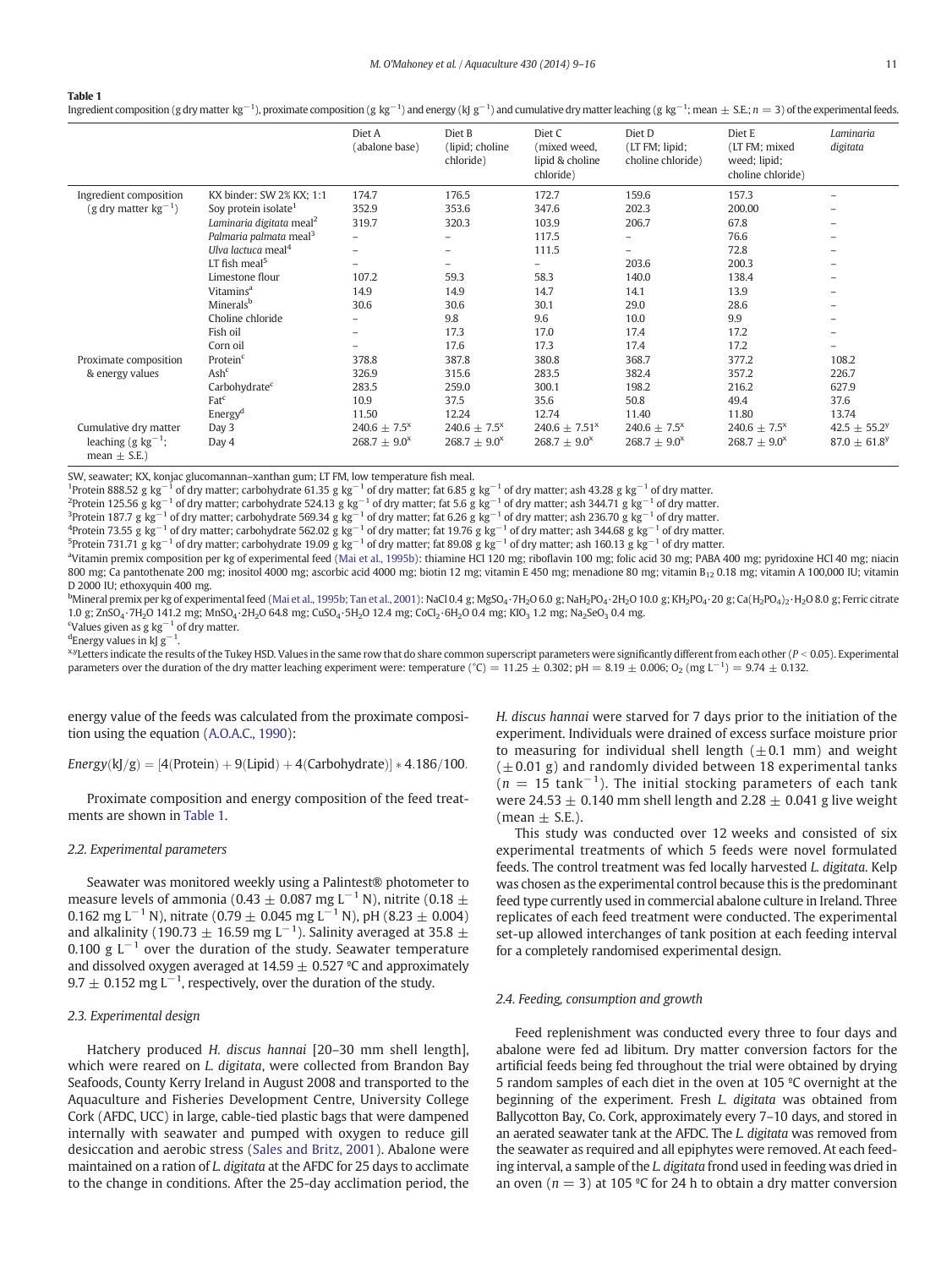factor for that feed. All conversion factors for day 0 feeds were calculated as follows:

$$
C=d/w
$$

where  $C =$  conversion factor,  $d =$  dry weight of the feed (g) and  $w =$ wet weight of the feed (g).

Control samples (triplicate) of fresh L. digitata were run at each feeding interval to correct for loss in macroalgal biomass in the absence of abalone. Correction factors for KX feed consumption were determined from a seawater stability test conducted at the end of the experiment.

Daily feed consumption rates (DFC) and food conversion efficiencies (FCE) were calculated using the formula:

$$
\text{DFC} = \left[ \left( F_g - F_u \right) / t \right] / (W)
$$

where the DFC was the daily food consumption (mg  $_{\rm dry\ matter}$   ${\rm g}^{-1}$ <sub>abalone</sub> day $^{-1}$ ),  $F_{g}$  was the dry weight (g) of food given during the experimental period,  $F_u$  was the dry weight (g) of food uneaten during the experimental period, W was the mean wet weight of abalone during the experimental period (assuming linear growth) and  $t$  was the time in days. FCE was calculated from the formula:

$$
\text{FCE} = 100 \left( W_f - W_i \right) / \left( F_g - F_u \right)
$$

where FCE was the food conversion efficiency  $(\%)$ ,  $W_f$  and  $W_i$  were the final and initial whole abalone wet weights  $(g)$ ,  $F_g$  was the dry weight of food given (g) during the experimental period, and  $F_u$  was the dry weight of food uneaten (g) during the experimental period.

PER was calculated from the formula:

 $PER = W_f-W_i/P_g$ 

where PER was the protein efficiency ratio (g  $_{\rm weight \ gain}$  g $^{-1}$   $_{\rm protein \ intake}$ ),  $W_{\rm j}$ and  $W_i$  were the final and initial whole abalone wet weights (g), and  $P_g$  was the dry weight of protein consumed (g) during the experimental period.

Initial and final biometric data (length; mm and weight; g) were recorded during this study to minimise the impact of sampling intervals on overall H. discus hannai health and homeostasis [\(Sales and Britz,](#page-7-0) [2001\)](#page-7-0). Growth rate was calculated in terms of (i) shell length (linear growth rate; LGR) and (ii) total weight (specific growth rate; SGR) using the following equations:

$$
LGR\left(mm \text{ shell length day}^{-1}\right) = \left(L_f - L_i\right) / t
$$

$$
SGR(\%day^{-1}) = 100\Big(\ln W_f - \ln W_i\Big)/t
$$

where  $L_i$  and  $W_i$  are initial length and weight, respectively,  $L_f$  and  $W_f$  are the final length and weight, respectively,  $t$  is time (days) and  $\ln$  is the natural log.

The body weight to shell length ratio (BW/SL) was calculated at the beginning of this study and for all experimental treatments at the end of the study using the equation:

BW : 
$$
SL(g \text{ mm}^{-1})
$$
 = Mean weight/mean length.

Each tank was checked for mortalities at each feeding interval. Overall percentage survival (St) was calculated as the ratio of the number of individuals surviving at the end of experiment to the number of individuals at the beginning of the experiment using the equation:

 $St = N_t/N_o \times 100$ 

where  $N_t$  is the number of abalone surviving at the end of the experiment and  $N<sub>o</sub>$  is number of abalone at the beginning of the experiment.

# 2.5. Dry matter leaching

Experiments to determine the percentage dry matter loss of the feed treatments in this study in the absence of abalone were conducted over three to four days at the end of this study in the experimental system vessels. The dry matter loss values of the formulated KX feeds were used for corrected consumption estimates in this study.

The aquaria were labelled with the diet treatments of this study  $(n = 3)$ . Into each tank, two pieces of the appropriate feed were placed. Each feed piece was pre-weighed and labelled with a twine tag corresponding to the days of the stability test (1st and 2nd). On day 0 of the dry matter leaching experiment, dry matter conversion factors for the feeds in the stability test were obtained using identical procedures to those outlined earlier (see [Section 2.4](#page-2-0)). These values were used to calculate the average dry matter (g) in each feed piece used in the seawater stability test. On each day, the feed piece with the label corresponding to that day number (1 to 2) was removed from the aquaria, drained on absorbent paper, weighed and oven-dried at 105 °C for 24 h to determine the dry weight  $(g)$  of the feed piece. The percentage dry matter loss on each day was calculated using the equation:

$$
Dry matter loss(g kg^{-1}) = (D_o - D_m)/D_o \times 10^3
$$

where  $D_0$  is the dry matter (g) in the original feed piece, and  $D_m$  is the dry matter (g) in the final feed piece after immersion in seawater.

# 2.6. Statistical analyses

Tank position was randomised throughout the experiment and the possibility of tank effects was assessed using a randomised ANOVA at the end of the experiment. The assumptions of normality were analysed using the Kolmogorov–Smirnov or Shapiro–Wilk's test. Comparisons between groups of normal data were tested using ANOVA. Nonnormal data were compared using the non-parametric Kruskal–Wallis test. Post-hoc analyses were conducted using the Tukey multiple comparison test and the Kruskal–Wallis multiple comparison test. All statistical analyses were conducted using SPSS (version 20). Significance was assumed when  $P < 0.05$ .

# 3. Results

#### 3.1. Initial census and tank effect

A one-way ANOVA indicated that there was no significant difference in the mean weight of each tank at the outset of this study (ANOVA;  $d.f. = 17, 269, F = 0.115; P = 1.000$ .

The possibility of tank effect was tested at the end of the experiment by randomised complete block ANOVA with tank as a factor. Tank effect was non-significant ( $P > 0.05$ ).

## 3.2. Dry matter leaching of experimental feeds in seawater

Immersion in seawater resulted in dry matter loss in all experimental treatments [\(Table 1\)](#page-2-0).

Significant differences in the cumulative dry matter loss between treatments were observed on day 3 (ANOVA;  $d.f. = 5, 17$ ;  $F = 12.030$ ;  $P = 0.000$ ) and on day 4 (ANOVA;  $d.f. = 5$ , 17  $F = 7.280$ ;  $P =$ 0.002). Dry matter loss from L. digitata was significantly lower than all experimental diet treatments. There was no significant difference in dry matter loss between the experimental feed treatments.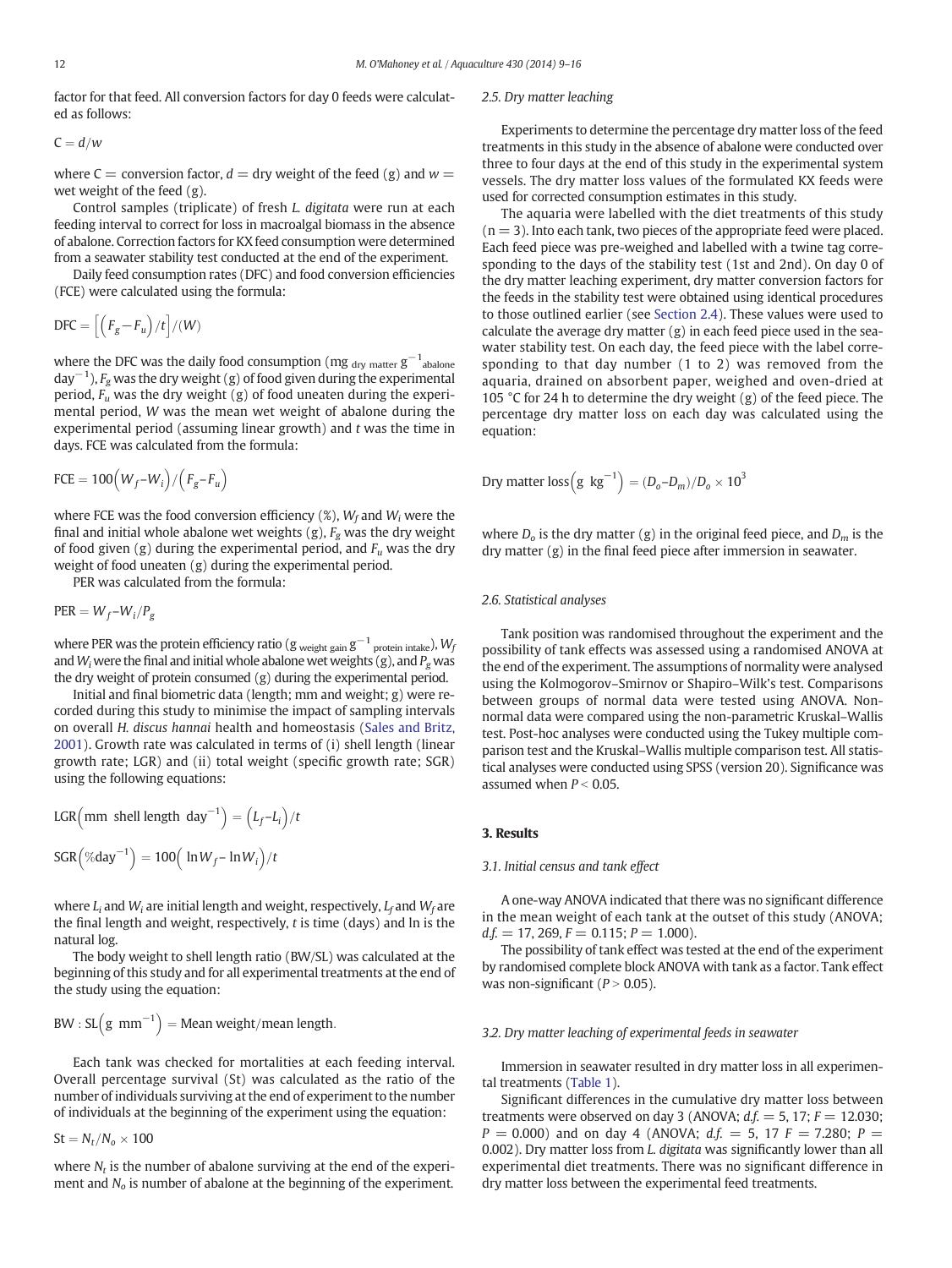# 3.3. Abalone survival

At the end of the experiment, mean percent survival ranged from 88.89  $\pm$  4.44% for Diet E treatment to 100  $\pm$  0.00% for abalone fed L. digitata and Diet C (Table 2). There were no significant differences in the survival rates between treatments (Kruskal–Wallis;  $d.f. = 5$ ;  $H = 9.507; P = 0.090$ .

# 3.4. Daily food consumption (DFC)

Mean DFC rates (mg DM g abalone $^{-1}$  day $^{-1}$ ) ranged from 5.73  $\pm$ 0.41 mg (Diet E) to 13.06  $\pm$  0.56 mg (Diet D). Significant differences in the DFC of H, discus hannai were observed (ANOVA;  $d.f. = 5, 17$ ;  $F = 34.723$ ;  $P = 0.000$  (Table 2). The DFC of Diet C (5.99  $\pm$  0.231 mg) and Diet E (5.73  $\pm$  0.419) was significantly lower than that of fresh kelp (8.75  $\pm$  0.645 mg), whereas the DFC of Diet D (13.06  $\pm$  0.559 mg) was significantly higher than that of fresh kelp.

# 3.5. Food conversion efficiency (FCE)

Diet E had a significantly higher FCE (5.61  $\pm$  0.546% weight gain per unit dry matter consumed) than *L. digitata* (3.22  $\pm$  0.029%), Diet A  $(2.07 \pm 0.292\%)$ , Diet B (2.32  $\pm$  0.047%) and Diet D (2.42  $\pm$  0.099%) (ANOVA;  $d.f. = 5$ , 17;  $F = 8.833$ ;  $P = 0.001$ ) (Table 2). There was no significant difference between the FCEs of any remaining treatment combination in this study.

# 3.6. Protein efficiency ratio (PER)

There was a significant difference in the protein efficiency ratio (PER) between L. digitata (2.58  $\pm$  0.157 g weight gain  $g^{-1}$  protein intake) and Diet D (3.26  $\pm$  0.031 g weight gain  $g^{-1}$  protein intake) (ANOVA;  $df =$ 5, 17;  $F = 4.265$ ;  $P = 0.018$ ) (Table 2). There were no significant differences between the PER values of all remaining dietary treatments.

#### 3.7. Growth

# 3.7.1. Linear growth rate (LGR)

Significant differences in the linear growth rate (LGR) between the L. digitata treatment (0.049  $\pm$  0.004 mm day $^{-1})$  and Diet B (0.032  $\pm$ 0.003 mm day $^{-1}$ ) were evident (ANOVA;  $d.f. = 5$ , 17;  $F = 4.676$ ;  $P = 0.013$ ) (Table 2). No significant differences were observed between all remaining combinations of dietary treatments in this study.

# 3.7.2. Specific growth rate (SGR)

Significant differences in the specific growth rate (SGR) between treatments were observed (ANOVA;  $d.f. = 5$ , 17;  $F = 3.819$ ;  $P =$ 0.027) (Table 2). The highest specific growth rate (SGR) in this study was observed in the Diet D treatment which had a mean SGR of  $0.48\pm0.015\%$  day $^{-1}$ . This treatment had a significantly higher SGR than Diet A (0.31  $\pm$  0.045% day $^{-1})$  which had the lowest SGR of all

treatments. No significant differences were observed between all other experimental treatments.

# 3.8. Body weight/shell length ratios (BW/SL)

At the end of this study, all dietary treatments demonstrated significant increases in BW/SL ratios when compared with the initial BW/SL ratio at the outset of this study (ANOVA;  $d.f. = 6, 20; F = 11.399;$  $P = 0.000$ ). There was no significant difference in the BW/SL ratio between experimental treatments on conclusion of this study (Table 2).

#### 4. Discussion

# 4.1. Dry matter leaching of experimental diets

The dry matter leaching experiment indicated that L. digitata was a more seawater-stable feed than all novel artificial feed compositions with significantly less percentage dry matter loss on day 3 and day 4. However, it was interesting that there was a 100% increase in the weight loss of L. digitata in the 24 hour period between day 3 and day 4 which indicated that even the fresh diet was deteriorating. No significant differences in the dry matter leaching between the novel diet formulations were observed. However, trends indicated that Diet A (abalone base) had the lowest percentage dry matter loss than all other formulations which may have potentially occurred as a result of a greater degree of particle size homogeneity in the diet mix for Diet A. The significance of feed particle size on dry matter leaching has been previously discussed in [O'Mahoney et al. \(2011\).](#page-7-0) A greater degree of feed particle homogeneity b450 μm can reduce dry matter leaching from prepared feeds ([Sales and Britz, 2002](#page-7-0)) whilst a feed particle homogenate of 124 μm may improve overall feed performance ([Obaldo et al.,](#page-7-0) [1999](#page-7-0)). With 25–30% dry matter loss from the KX feeds, further research would need to be conducted to determine the optimum feed particle size for the KX feeds as the feed development programme advances.

# 4.2. The effect of diet type on DFC, FCE, PER, LGR, SGR, BW/SL ratio and survival

Daily feed consumption (DFC) in this study indicated that the use of a mixed seaweed meal in the novel feed formulations Diet C and Diet E resulted in significantly lower observed DFC values. Other basal dietary treatments in this study, including Diet A, Diet B and L. digitata showed no significant differences in DFC between these feed treatments. Given that the DFC of Diet D was significantly higher than all other feed treatments it is perceived that the combination of fishmeal and L. digitata meal as the major feed components may have functioned as chemoattractants to increase ingestion. However, further investigation into the chemo-attractant properties of both fishmeal and L. digitata meal in formulated feeds for H. discus hannai is necessary before their role in increased ingestion rates can be determined.

This study demonstrated a negative correlation between consumption rates (DFC) and food conversion efficiencies (FCE) for H. discus

|  |  |  |  | Consumption and growth parameters of H. discus hannai in the current experimental study (mean $\pm$ S.E.; $n = 3$ ). |  |  |  |
|--|--|--|--|----------------------------------------------------------------------------------------------------------------------|--|--|--|
|  |  |  |  |                                                                                                                      |  |  |  |

| Diet               | <b>DFC</b><br>$\frac{1}{a}$ <sub>abalone</sub> day <sup>-1</sup> )<br>$(mg_{\text{ dry matter}}g^{-1})$ | FCE $(\%)$                  | PER (g weight gain<br>per g protein intake) | LGR<br>$(mm \, \text{day}^{-1})$   | <b>SGR</b><br>$(\%$ day <sup>-1</sup> )     | BW: SL<br>$(g \text{ mm}^{-1})$ | Survival (%)   |
|--------------------|---------------------------------------------------------------------------------------------------------|-----------------------------|---------------------------------------------|------------------------------------|---------------------------------------------|---------------------------------|----------------|
| Initial data       |                                                                                                         |                             |                                             |                                    |                                             | $0.093 + 0.0005^{\text{a}}$     |                |
| Laminaria digitata | $8.75 + 0.645^{\mathrm{a}}$                                                                             | $3.22 + 0.023$ <sup>a</sup> | $2.58 + 0.157$ <sup>a</sup>                 | $0.05 + 0.004$ <sup>a</sup>        | $0.43 + 0.028^{\text{a},\text{b},\text{c}}$ | $0.115 + 0.002^b$               | $100 + 0.00$   |
| Diet A             | $9.89 + 0.396^{\mathrm{a}}$                                                                             | $2.07 + 0.292$ <sup>a</sup> | $2.83 + 0.102^{a,b}$                        | $0.04 + 0.003^{a,b}$               | $0.31 + 0.045^{\rm b}$                      | $0.109 + 0.002^b$               | $97.78 + 2.22$ |
| Diet B             | $10.57 + 0.501$ <sup>a</sup>                                                                            | $2.32 + 0.347$ <sup>a</sup> | $2.84 + 0.156$ <sup>a,b</sup>               | $0.03 + 0.003^b$                   | $0.36 + 0.052^{\text{a,b,c}}$               | $0.111 + 0.005^b$               | $93.33 + 3.85$ |
| Diet C             | $5.99 + 0.231^b$                                                                                        | $4.11 + 0.861^{a,b}$        | $2.99 + 0.103^{a,b}$                        | $0.04 + 0.003^{\text{a},\text{b}}$ | $0.43 + 0.024^{\text{a,b,c}}$               | $0.118 + 0.003^b$               | $100 + 0.00$   |
| Diet D             | $13.06 + 0.559^c$                                                                                       | $2.43 + 0.099^{\rm a}$      | $3.26 + 0.032^b$                            | $0.05 + 0.002$ <sup>a,b</sup>      | $0.48 + 0.015^c$                            | $0.119 + 0.001^b$               | $97.78 + 2.22$ |
| Diet E             | $5.73 + 0.419^b$                                                                                        | $5.61 + 0.546^b$            | $3.02 + 0.050^{a,b}$                        | $0.05 + 0.001^{a,b}$               | $0.46 + 0.005^{\text{a,b,c}}$               | $0.118 + 0.003^b$               | $88.89 + 4.44$ |

a,b,cSuperscript letters indicate the results of the Tukey HSD. For each column, values that do not share common superscript parameters were significantly different from each other  $(P < 0.05)$ .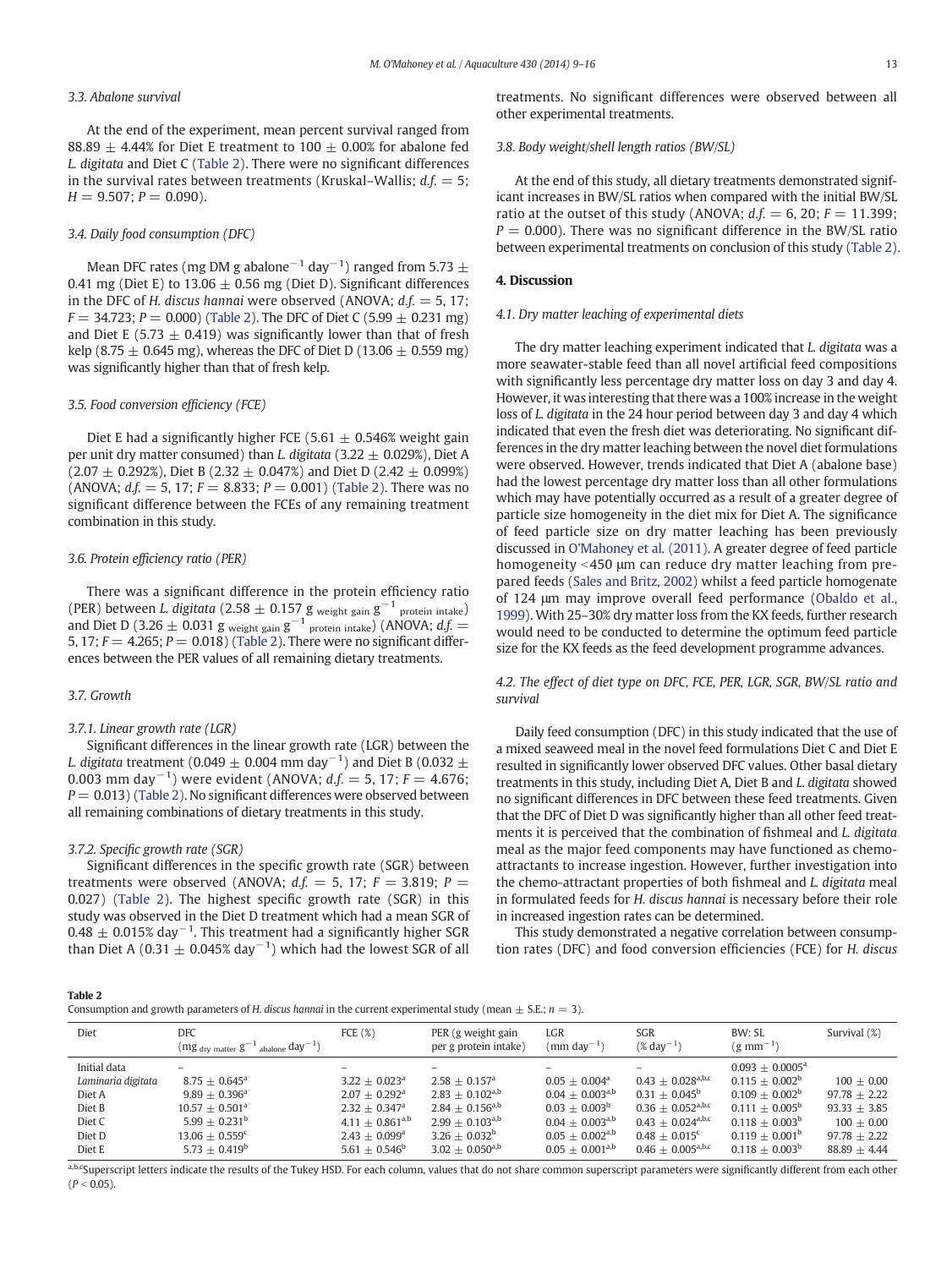hannai fed the formulated diets. Although consumption was highest for abalone fed Diet A, Diet B and Diet D, these diets exhibited significantly lower FCEs than Diet E. Such a relationship has previously been described for H. discus hannai in this feed development programme [\(O'Mahoney et al., 2011](#page-7-0)) and also for the sea urchins Paracentrotus lividus and Psammechinus miliaris fed Laminaria saccharina ([Cook and](#page-6-0) [Kelly, 2007\)](#page-6-0). However, a positive relationship between DFC and FCE was observed for H. discus hannai fed L. digitata.

Consumption in abalone is a difficult parameter to assess quantitatively and in a number of growth studies, consumption was not evaluated (see [O'Mahoney et al., 2011](#page-7-0) for a review of the literature). The importance of feed consumption in a novel feed development programme has been outlined in previous studies because the acceptability of the feed to the cultured animals can be discerned through consumption. However, for many commercially focused research programmes, FCE is the vital feed parameter to evaluate because it converts readily into final production costs for a producer whilst experimental growth rates may not extrapolate to a commercial setting. In this study, Diet E had a significantly higher FCE than fresh L. digitata and is therefore indicative of a feed formulation with development potential for H. discus hannai. Furthermore, Diet E was the first novel feed produced in a 3-year feed development programme to demonstrate higher feed efficiency in any feed formulation when compared with fresh L. digitata ([O'Mahoney, 2009\)](#page-7-0).

Although Diet D had a significantly different protein efficiency ratio (PER) to fresh L. digitata, the lack of a significant difference in the PER between the formulated feed diet treatments is an inference that overall diet performance was not a function of the protein content of the diets alone, although the net protein utilisation may have differed between the diets. A detailed study of the nutritional value of the protein sources and component diet ingredients for H. discus hannai is necessary before their role in overall diet performance can be elucidated.

Linear growth rates in this study fell within the range projected by [Lee \(2004\)](#page-7-0) of 1–2 cm per annum for H. discus hannai. SGR in this study was lower than that of previous studies ([O'Mahoney, 2009;](#page-7-0) [O'Mahoney et al., 2011](#page-7-0)), possibly due to below target average seawater temperatures brought on by below average ambient air temperatures. The higher linear growth rates and specific growth rates observed in L. digitata, Diet C, Diet D and Diet E further indicated that the basal feed compositions of Diet A and Diet B were inadequate formulations for commercial scale H. discus hannai production. For LGR, L. digitata had the highest growth rate, approximately 0.002 mm shell length  $\text{day}^{-1}$  higher than Diet D. However, Diet D had the highest SGR of all experimental treatments and where growth in terms of shell length is not restricted, an artificial diet that induces higher weight gain in perhaps more favourable for commercial species culture. Although no significant differences were observed, trends indicated that three out of five novel feed formulations in this study (Diet C, Diet D & Diet E) produced better growth rates in terms of weight gain than the control treatment, L. digitata. This trend was reflected in the BW/SL ratios where the higher values for Diet C, Diet D and Diet E indicated that these feeds converted more readily into a commercially valuable product. It is likely that diet performance could be improved with some modification of the existing diet formulations.

In this study two experimental treatments achieved maximal survivorship, L. digitata and Diet C. Diet C was the first novel feed in this feed development programme to exhibit zero mortality ([O'Mahoney, 2009\)](#page-7-0). A single mortality event in which three individuals died in Diet E contributed to this treatment having the lowest percentage survival of all experimental treatments. High survival rates are typical in H. discus hannai culturing studies ([O'Mahoney et al., 2011\)](#page-7-0) and although Diet E was perceived have an overall low survival rate compared with the other diet treatments in this study, the lack of significance between treatments coupled with the evidence outlined in [O'Mahoney et al.](#page-7-0) [\(2011\)](#page-7-0) suggests that the observed survival rates were within published ranges for the species, e.g. 84–95% ([Mercer et al., 1993](#page-7-0)), 86.7–96.7% [\(Mai, 1998](#page-7-0)), and 88–100% [\(Mai and Tan, 2000\)](#page-7-0).

The addition of lipids and choline chloride to the basal abalone feed (Diet B) increased DFC of this feed over the basal feed but not significantly so. The FCE of Diet A and Diet B was significantly lower than that of L. digitata and it is unlikely that these diets are acceptable for commercial H. discus hannai production given that FCE is of particular importance to commercial producers. The lipid concentrations in this study were within the target range for this species of abalone ([Mai](#page-7-0) [et al., 1995b\)](#page-7-0). Although consumption was not quantified in their study, [Mai et al. \(1995b\)](#page-7-0) observed lower consumption in feeds containing high lipid levels (11.58%) for H. discus hannai and Haliotis tuberculata. Lower feed intake at high lipid levels was observed by [Thongrod et al. \(2003\)](#page-7-0) and was proposed to contribute to poorer growth of donkey's ear abalone, Haliotis asinina.

The digestibility of certain lipids to abalone has been questioned. An artificial feed containing fish oil induced significantly lower lipase activity in juvenile black abalone (Haliotis rubra) [\(Johnston et al., 2005\)](#page-7-0) and low lipase activity has been found in the gut of H. midae [\(Knauer et al.,](#page-7-0) [1996\)](#page-7-0). The apparently low lipid requirements of abalone appears to be an adaptive response to a natural food type that is low in lipids and high in carbohydrates ([Durazo-Beltran et al., 2004](#page-6-0)). Although lipids are an important component of abalone tissue, particularly the gonad [\(Mai et al., 1995b](#page-7-0)) a number of authors suggest that protein and carbohydrate are more important than lipids for energy ([Durazo-Beltran](#page-6-0) [et al., 2004; Fleming et al., 1996; Thongrod et al., 2003\)](#page-6-0). It has been suggested that starvation periods exceeding 70 days are necessary before lipid reserves are utilised for energy in Haliotis fulgens ([Durazo-Beltran](#page-6-0) [et al., 2004\)](#page-6-0). [Mai et al. \(1995b\)](#page-7-0) have suggested that a strategic approached to feed formulation could ensure that the essential fatty acid requirements of abalone are satisfied without specific dietary lipid supplementation. Indeed, the comparatively higher lipid concentrations of the diets containing fishmeal in this study (Diet D and Diet E) appear to indicate that the natural lipid concentration of fishmeal may be utilised to formulate a feed with the target lipid concentration and essential fatty acid composition. However, the assumption that the essential fatty acid composition of fish meal was sufficient for abalone cultivation without further dietary lipid supplementation will need further investigation for the KX feeds. However, it is worth noting that a number of feed formulations outlined in [Fleming et al. \(1996\)](#page-6-0) utilise the bound lipids in fishmeal as the only lipid supply in the feed formulations.

The inclusion of mixed seaweed meals in the formulation of Diet E resulted in a significantly higher FCE than all other feed treatments that did not contain mixed seaweed meals in the formulation. Although no significant differences were observed, trends showed that the growth parameters measured in this study indicated that Diet C, containing mixed seaweed meals, performed better than the basal formulation counterparts (Diet A and Diet B). Coupled with this, the maximal survivorship supported by Diet C is very favourable for commercial H. discus hannai production. This study has shown that the use of L. digitata meal, P. palmata meal and U. lactuca meal in equal proportions is of notable value in the novel artificial feed formulation with 28.5% increased linear growth rates, 20% increase weight gain and 6.66% higher survival rates when compared with Diet B which was similar in formulation with only L. digitata meal accounting for the entire seaweed meal proportion of this feed. A recent report indicated that 5% dietary supplementation with red algae in a natural seaweed diet can increase growth rates of red abalone by 25% [\(Frazer, 2009\)](#page-6-0) but the current study has highlighted the prospects for a mixed seaweed meal formulated feed for H. discus hannai.

U. lactuca and P. palmata have been identified as suitable algae for abalone culture [\(Mercer et al., 1993; Uki et al., 1986b](#page-7-0)) but alone can produce poor growth rates when supplied as the only feed option [\(Fleming,](#page-6-0) [1995; Mercer et al., 1993](#page-6-0)). However, when cultured under enrichment conditions the performance of these algae on abalone growth when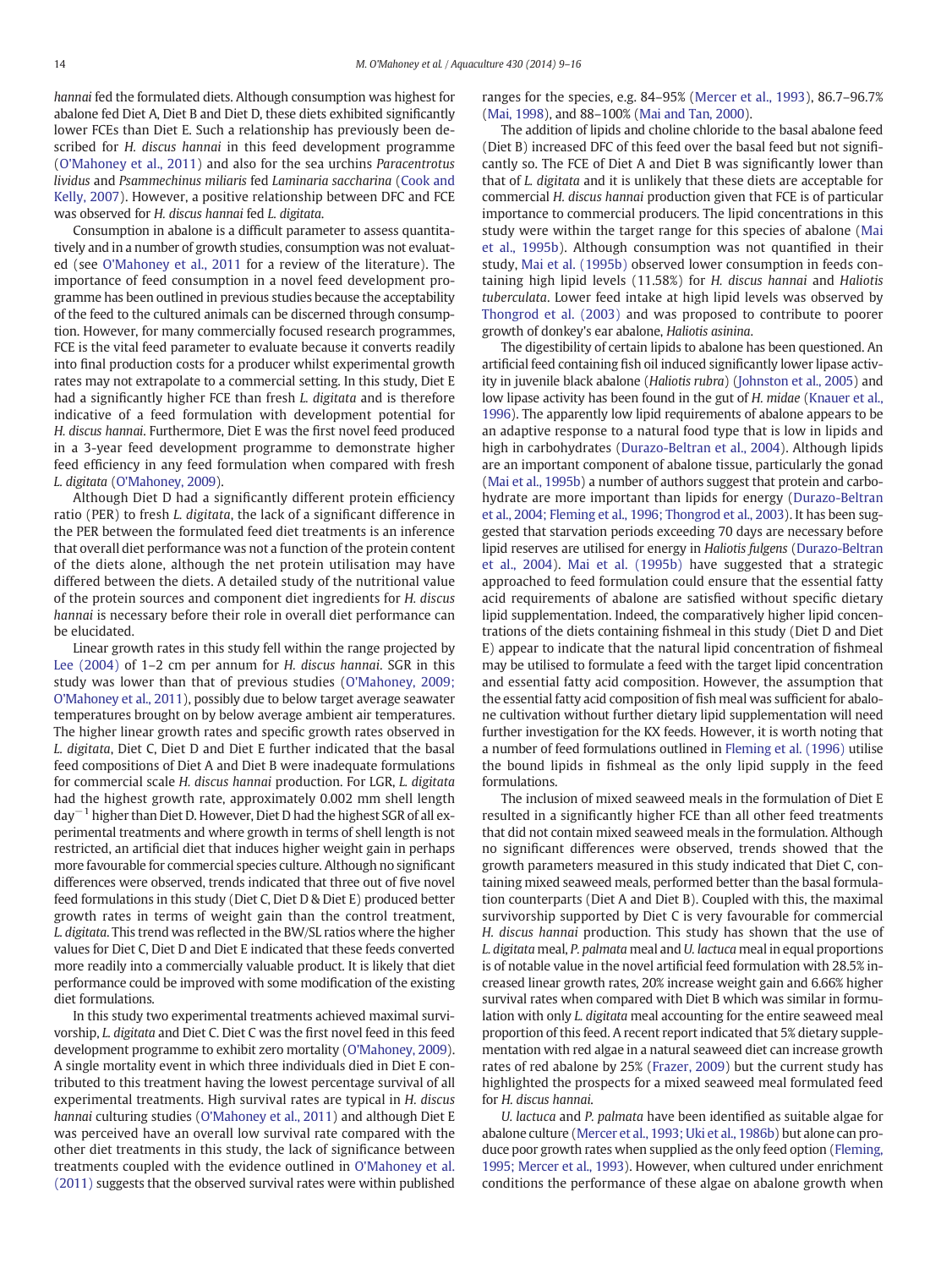<span id="page-6-0"></span>presented as the only feed item may be improved considerably ([Neori](#page-7-0) [et al., 1998; Shpigel et al., 1999\)](#page-7-0). Similarly, three species of red algae (Hynea spinella, Hynea musciformis and Gracilaria cornea) have been identified as a suitable feed for Haliotis tuberculata coccinea when cultured under enrichment conditions also ([Viera et al., 2005\)](#page-7-0).

The nutritional value of a mixed seaweed diet has been supported for abalone culture with red and green algae often preferred over kelp species (Day and Cook, 1995). A mixed fresh seaweed diet containing E. maxima and enriched G. gracilis and U. lactuca produced better growth in H. midae than a number of other feed treatments including fresh kelp  $(E. maxima)$ , Abfeed®, kelp + Abfeed®, various forms of dried kelp, fresh kelp with the epiphyte Carpoblepharis flaccida and a rotational diet of a mixture of these treatments [\(Naidoo et al., 2006](#page-7-0)). There is also some evidence to suggest that the polysaccharides contained within marine macroalgae may act as potential prebiotics ([O'Sullivan et al.,](#page-7-0) [2010](#page-7-0)) and are, therefore, of some utility to enhance growth and condition in aquaculture. It is possible that the use of enriched seaweed meals with high protein concentrations originating principally from farm origin ammonia-N ([Sanderson, 2006](#page-7-0)) may be particularly suitable for artificial feed formulation and further investigation of this research topic is highly recommended. Indeed, salmon farming is well established in Ireland. The effective production of enriched seaweeds adjacent to existing salmon farms has been demonstrated by [Sanderson et al.](#page-7-0) [\(2008\),](#page-7-0) so the potential exists for a spin-off industry to be established for seaweed culture with an existing market for artificial feed development.

This study also demonstrated conflicting results from the use of fishmeal in the novel feed formulation. Diet D performed better than all other novel diets in terms of linear and specific growth rates but the high consumption rates for this feed attributed to a low food conversion efficiency rating and ultimately higher costs for commercial production. The improved growth performance from Diet B formulation to Diet C was not reflected from Diet D to Diet E but overall Diet E was more efficient that Diet D. The feeds containing fishmeal (Diet D and Diet E) had a lower concentration of seaweed meal than other formulations (Diet A, Diet B & Diet C) which contributed to a lower percentage carbohydrate than the diets containing fish meal. However, the carbohydrate concentrations in these feeds did not appear to be a critical parameter in the comparative feed performance of the formulated feeds because both linear and specific growth rates in both Diet D and Diet E exceeded other formulations. The most notable difference between Diet D and Diet E was in the percentage survivorship and the reason for this difference is unknown. Fleming et al. (1996) indicated the diets containing  $>20\%$  fishmeal can be detrimental to abalone due to excessive phosphorous. Based on evidence in [Sales et al. \(2003\)](#page-7-0), the target fishmeal concentration for the fishmeal-containing feeds in this study was 20%, a level which falls approximately mid-way between the fishmeal inclusion range of a number of artificial feeds (Fleming et al., 1996). It is not known if the mixed seaweed meal contributed to greater phosphorous in these feeds, although the uptake of this nutrient has been demonstrated for marine algae ([Kitadai and Kadowaki, 2007;](#page-7-0) [Lobban and Harrison, 1994](#page-7-0)). Without a complete profile of the feeds and the individual abalone feeding on them this perplexing result will not be resolved.

# 4.3. Conclusions and further research

This study demonstrated that the novel KX binder is suitable for the development of prepared feeds for H. discus hannai culture. Moreover, this study has demonstrated that enhanced diet performance can be attained with a comprehensive diet formulation but adequate control of the final diet composition would require further modification to the diet formulation sheet.

Assuming linear growth, the linear growth rates in this study approximated to the published annual growth for H. discus hannai but specific growth was lower than published ranges. When taken in their entirety, the result of this study supports further investigation into the use of these novel KX binders as a feed production alternative for artificial feeds for commercial abalone culture and there would be some benefit to derive from validation of the formulated diets in a commercial setting with established growth rates. In particular, further diet development to reduce the dry matter leaching of the experimental KX feeds, with a possible evaluation of the influence of ingredient particle size on overall KX feed performance, would be worthwhile.

Trends indicated that the best performing diets in this study were Diet C, Diet D and Diet E. The lack of a significant difference between Diet C and Diet D or Diet E in terms of percentage survival, FCE, LGR, SGR and BW:SL ratio indicated that the use of a mixed seaweed meal containing L. digitata meal and low temperature processed P. palmata meal and U. lactuca meal may be favourable as an alternative to low temperature fishmeal in formulated feeds for H. discus hannai, although some diet formulation refinement may be necessary to achieve growth rates of interest to industry. In commercial settings where fishmeal is a licensed commodity and unsustainable resource, high performance plant-based feeds would be very favourable. Further study investigating the suitability of enriched seaweed meals for use in abalone feeds is recommended. It is also suggested that further investigation is conducted to determine the cause of reduced growth and percentage survival in Diet E when low temperature fishmeal and the mixed seaweed meal ingredient components were combined in a single diet formulation.

# Acknowledgements

This study was conducted at the Aquaculture & Fisheries Development Centre (AFDC), University College Cork. This research was funded by the Enterprise Ireland Commercialisation Fund 2007–2008 which was co-funded by the European Regional Development Fund (ERDF) under the National Strategic Reference Framework (NSRF) 2007–2013 (grant-aid Agreement No. EI PC/2007/315). The authors would like to thank Chris O'Grady of Brandon Bay Seafood's Ltd. for the supply of abalone. Thanks also to the staff of the AFDC for their technical assistance.

#### References

- A.O.A.C., 1990. Offi[cial Methods of Analysis, Washington DC.](http://refhub.elsevier.com/S0044-8486(14)00099-4/rf0240)
- Britz, P.J., 1996a. [The suitability of selected protein sources for inclusion in formulated](http://refhub.elsevier.com/S0044-8486(14)00099-4/rf0005) [diets for the South African abalone,](http://refhub.elsevier.com/S0044-8486(14)00099-4/rf0005) Haliotis midae. Agric. Biol. Chem. 140, 63–73.
- Britz, P.J., 1996b. [Effect of dietary protein level on growth performance of South African](http://refhub.elsevier.com/S0044-8486(14)00099-4/rf0010) abalone, Halitois midae, fed fishmeal-base semi-purifi[ed diets. Aquaculture 140,](http://refhub.elsevier.com/S0044-8486(14)00099-4/rf0010) [55](http://refhub.elsevier.com/S0044-8486(14)00099-4/rf0010)–61.
- Cook, P.A., Gordon, G.H., 2010. [World abalone supply, markets and pricing. J. Shell](http://refhub.elsevier.com/S0044-8486(14)00099-4/rf0015)fish Res. [29 \(3\), 569](http://refhub.elsevier.com/S0044-8486(14)00099-4/rf0015)–571.
- Cook, E.J., Kelly, M.S., 2007. [Effect of variation in the protein value of the red macroalga](http://refhub.elsevier.com/S0044-8486(14)00099-4/rf0020) Palmaria palmata [on the feeding, growth and gonad composition of the sea urchins](http://refhub.elsevier.com/S0044-8486(14)00099-4/rf0020) Psammechinus miliaris and Paracentrotus lividus [\(Echinodermata\). Aquaculture 270,](http://refhub.elsevier.com/S0044-8486(14)00099-4/rf0020) [207](http://refhub.elsevier.com/S0044-8486(14)00099-4/rf0020)–217.
- Day, R.W., Cook, P., 1995. [Bias towards brown algae in determining diet and food](http://refhub.elsevier.com/S0044-8486(14)00099-4/rf0025) [preferences: the South African abalone](http://refhub.elsevier.com/S0044-8486(14)00099-4/rf0025) Haliotis midae. Mar. Freshw. Res. 46, 623–627.
- Dea, I.C.M., 1993. [Conformational origins of polysaccharide solution and gel properties.](http://refhub.elsevier.com/S0044-8486(14)00099-4/rf0245) [In: Whistler, R.L., BeMiller, J.N. \(Eds.\), Industrial Gums. Academic Press, London,](http://refhub.elsevier.com/S0044-8486(14)00099-4/rf0245) [pp. 21](http://refhub.elsevier.com/S0044-8486(14)00099-4/rf0245)–52.
- Durazo-Beltran, E., Viana, M.T., D'Abramo, L.R., Toro-Vazquez, J.F., 2004. [Effects of](http://refhub.elsevier.com/S0044-8486(14)00099-4/rf0030) [starvation and dietary lipid on the lipid and fatty acid composition of muscle tissue](http://refhub.elsevier.com/S0044-8486(14)00099-4/rf0030) [of juvenile green abalone \(](http://refhub.elsevier.com/S0044-8486(14)00099-4/rf0030)Haliotis fulgens). Aquaculture 238, 329–341.
- Fleming, A.E., 1995. [Growth, intake, feed conversion ef](http://refhub.elsevier.com/S0044-8486(14)00099-4/rf0035)ficiency and chemosensory [preference of the Australian abalone,](http://refhub.elsevier.com/S0044-8486(14)00099-4/rf0035) Haliotis rubra. Aquaculture 132, 297–311.
- Fleming, A.E., Van Barneveld, R.J., Hone, P.W., 1996. [The development of arti](http://refhub.elsevier.com/S0044-8486(14)00099-4/rf0040)ficial diets for [abalone: a review and future directions. Aquaculture 140, 5](http://refhub.elsevier.com/S0044-8486(14)00099-4/rf0040)–53.
- Frazer, S., 2009. Bigger, Better "Super Abs" [Raised on Macroalgae. Aquafeed Newsletter](http://refhub.elsevier.com/S0044-8486(14)00099-4/rf0250) [\(18 February\).](http://refhub.elsevier.com/S0044-8486(14)00099-4/rf0250)
- Garcia-Esquivel, Z., Felbeck, H., 2006. [Activity of digestive enzymes along the gut of](http://refhub.elsevier.com/S0044-8486(14)00099-4/rf0050) juvenile red abalone, Haliotis rufescens[, fed natural and balanced diets. Aquaculture](http://refhub.elsevier.com/S0044-8486(14)00099-4/rf0050) [261, 615](http://refhub.elsevier.com/S0044-8486(14)00099-4/rf0050)–625.
- Garcia-Esquivel, Z., Montes-Magallon, S., Gonzalez-Gomez, M.A., 2007. [Effect of tempera](http://refhub.elsevier.com/S0044-8486(14)00099-4/rf0055)[ture and photoperiod on the growth, feed consumption, and biochemical content of](http://refhub.elsevier.com/S0044-8486(14)00099-4/rf0055) juvenile green abalone, Haliotis fulgens[, fed on a balanced diet. Aquaculture 262,](http://refhub.elsevier.com/S0044-8486(14)00099-4/rf0055) [129](http://refhub.elsevier.com/S0044-8486(14)00099-4/rf0055)–141.